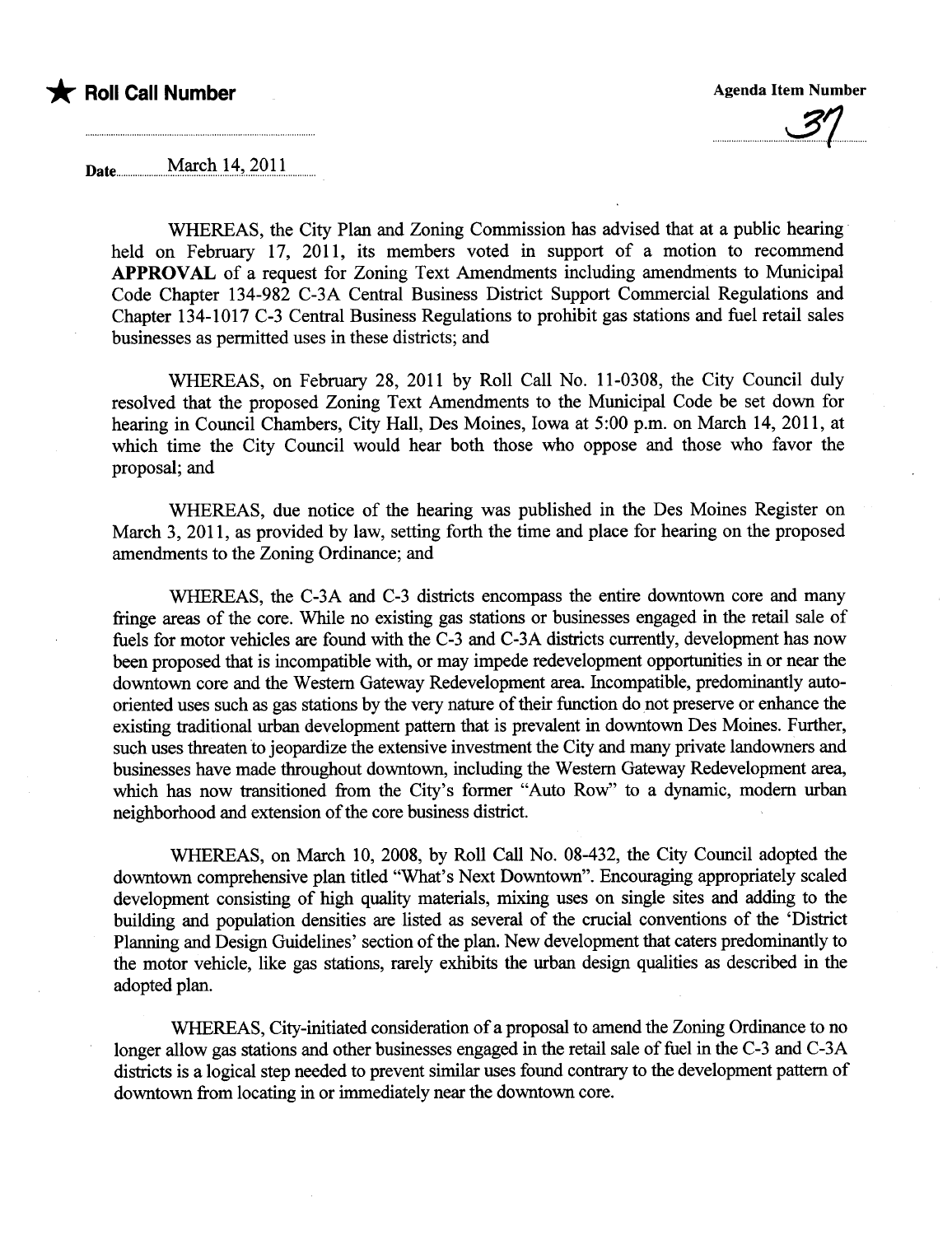### \* Poll Call Number Agenda Item Number Agenda Item Number

Date.uuuu...u..u....M~~n...4?u7.QJ.L..u.uuu

-2-

WHEREAS, the Legal Deparment has prepared Text Amendments including amendments to the Municipal Code Sections 134-982 district regulations and 134-1017 district regulations prohibiting gas stations and fuel retail sales businesses as permitted uses in the C-3A and C-3 districts; and

WHEREAS, in accordance with the notice those interested in the proposed rezoning, both for and against, have been given opportunity to be heard with respect thereto and have presented their views to the City CounciL.

NOW THEREFORE, BE IT RESOLVED, by the City Council of the City of Des Moines, Iowa as follows:

- 1. The City Council hereby adopts the statements set forth above in the Preamble as findings of fact.
- 2. That upon due consideration of the facts, statements of interested persons and arguments of counsel, the objections to the proposed Text Amendments, including amendments to the Municipal Code Chapters 134-982 and 134-1017 are hereby overruled, the hearing is closed and the Text Amendments are hereby APPROVED.

MOVED by to adopt and approve the Text Amendments to the Municipal Code, subject to final passage of the ordinance.

**FORM APPROVED:** 

I

Michael F. Kelley, Assistant City Attorney

| <b>COUNCIL ACTION</b> | <b>YEAS</b> | <b>NAYS</b> | <b>PASS</b> | <b>ABSENT</b>   | <b>CERTIFICATE</b>                                                                                                                                     |  |  |  |  |  |  |
|-----------------------|-------------|-------------|-------------|-----------------|--------------------------------------------------------------------------------------------------------------------------------------------------------|--|--|--|--|--|--|
| <b>COWNIE</b>         |             |             |             |                 |                                                                                                                                                        |  |  |  |  |  |  |
| <b>COLEMAN</b>        |             |             |             |                 | I, DIANE RAUH, City Clerk of said City hereby                                                                                                          |  |  |  |  |  |  |
| <b>GRIESS</b>         |             |             |             |                 | certify that at a meeting of the City Council of<br>said City of Des Moines, held on the above date,<br>among other proceedings the above was adopted. |  |  |  |  |  |  |
| <b>HENSLEY</b>        |             |             |             |                 |                                                                                                                                                        |  |  |  |  |  |  |
| <b>MAHAFFEY</b>       |             |             |             |                 |                                                                                                                                                        |  |  |  |  |  |  |
| <b>MEYER</b>          |             |             |             |                 | IN WITNESS WHEREOF, I have hereunto set my                                                                                                             |  |  |  |  |  |  |
| <b>MOORE</b>          |             |             |             |                 | hand and affixed my seal the day and year first<br>above written.                                                                                      |  |  |  |  |  |  |
| <b>TOTAL</b>          |             |             |             |                 |                                                                                                                                                        |  |  |  |  |  |  |
| <b>MOTION CARRIED</b> |             |             |             | <b>APPROVED</b> |                                                                                                                                                        |  |  |  |  |  |  |
|                       |             |             |             |                 |                                                                                                                                                        |  |  |  |  |  |  |
|                       |             |             |             | Mayor           | <b>City Clerk</b>                                                                                                                                      |  |  |  |  |  |  |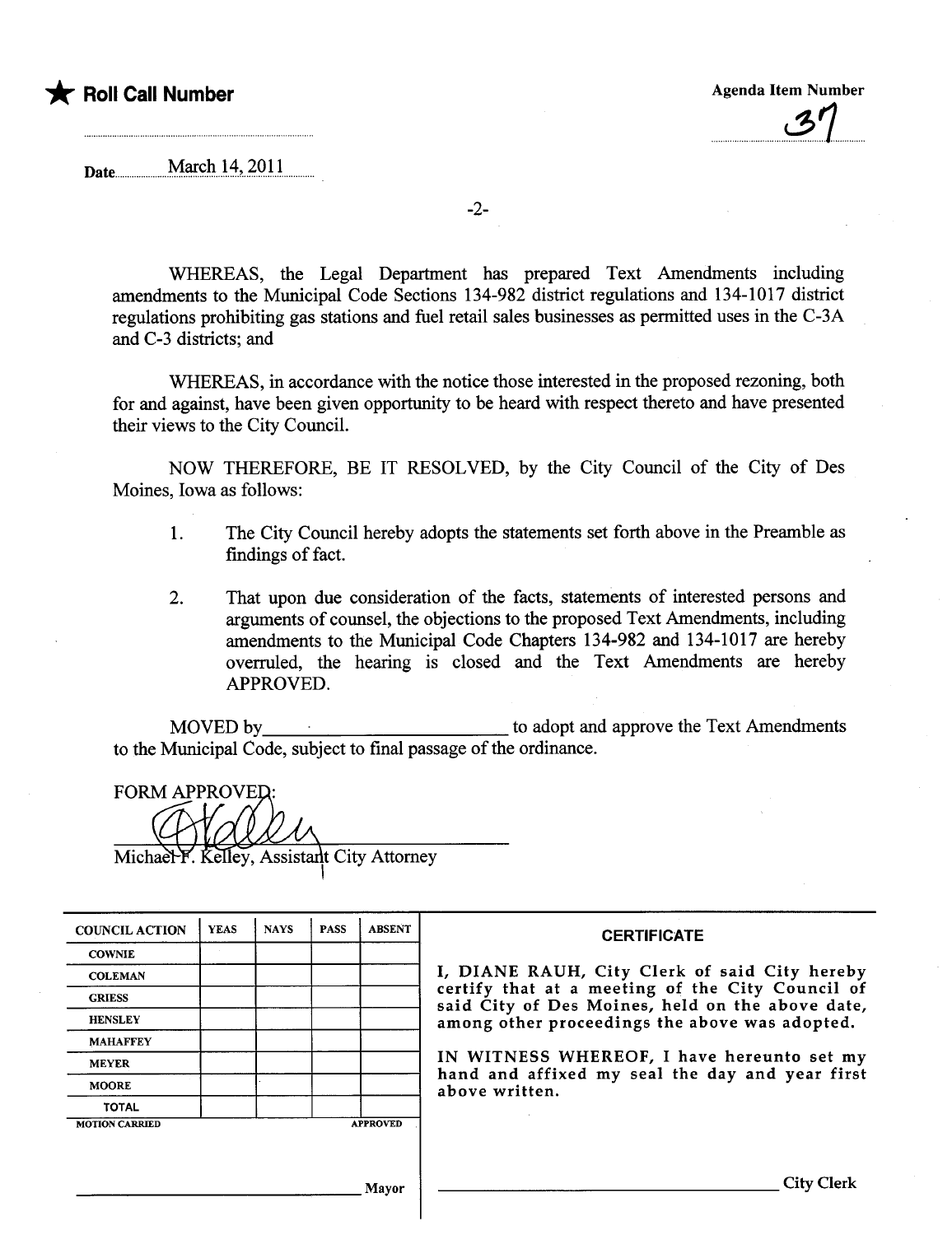February 23, 2011

|             | the company of the company of the company of the company of the company of the company of the company of the company of the company of the company of the company of the company of the company of the company of the company |     |  |  |  |  |  |
|-------------|-------------------------------------------------------------------------------------------------------------------------------------------------------------------------------------------------------------------------------|-----|--|--|--|--|--|
| Dete.       |                                                                                                                                                                                                                               |     |  |  |  |  |  |
|             |                                                                                                                                                                                                                               | .37 |  |  |  |  |  |
| Acenda Item |                                                                                                                                                                                                                               |     |  |  |  |  |  |

Roll Call #

Honorable Mayor and City Council City of Des Moines, Iowa

Members:

Communication from the City Plan and Zoning Commission advising that at their meeting held February 17, 2011, the following action was taken:

### COMMISSION RECOMMENDATION:

After public hearing, the members voted 10-1 as follows:

|                                               | <b>Commission Action:</b>                   | Yes | <b>Nays</b> | Pass | Absent |
|-----------------------------------------------|---------------------------------------------|-----|-------------|------|--------|
| <b>CITY OF DES MOINES</b>                     | JoAnne Corigliano                           | X   |             |      |        |
|                                               | <b>Shirley Daniels</b><br>Jacqueline Easley | Χ   |             |      | Χ      |
| <b>CITY PLAN AND ZONING COMMISSION</b>        | Dann Flaherty                               | Х   |             |      |        |
| ARMORY BUILDING<br>602 ROBERT D. RAY DRIVE    | John "Jack" Hilmes                          | Х   |             |      |        |
| DES MOINES, IOWA 50309-1881<br>(515) 283-4182 | <b>Joel Huston</b>                          | Χ   |             |      |        |
|                                               | <b>Ted Irvine</b>                           |     |             |      |        |
| ALL-AMERICA CITY<br>1949, 1976, 1981          | Greg Jones                                  | X   |             |      |        |
| 2003                                          | <b>Jim Martin</b>                           |     |             |      | Χ      |
|                                               | <b>Brian Millard</b>                        |     | X           |      |        |
|                                               | <b>William Page</b>                         | Χ   |             |      |        |
|                                               | <b>Mike Simonson</b>                        |     |             |      | Χ      |
|                                               | <b>Kent Sovern</b>                          | X   |             |      |        |
|                                               | <b>CJ Stephens</b>                          | Х   |             |      |        |
|                                               |                                             |     |             |      |        |

APPROVAL of the amendments to Chapter 134-982 "C-3A" Central Business District Support Commercial Regulations and Chapter 134-1017 "C-3" Central Business District Regulations to prohibit gas stations and fuel retail sales businesses as permitted uses in those districts. (10-2011-5.01)

# STAFF RECOMMENDATION TO THE P&Z COMMISSION

Staff recommends approval of the amendments to Chapter 134-982 "C-3A" Central Business District Support Commercial Regulations and Chapter 134- 1 017 "C-3" Central Business District Regulations to prohibit gas stations and fuel retail sales businesses as permitted uses in those districts.

# STAFF REPORT

# I. GENERAL INFORMATION

On January 24, 2011 the City Council voted 7-0 to initiate amendments to Chapter 134-982 "C-3A" Central Business District Support Commercial

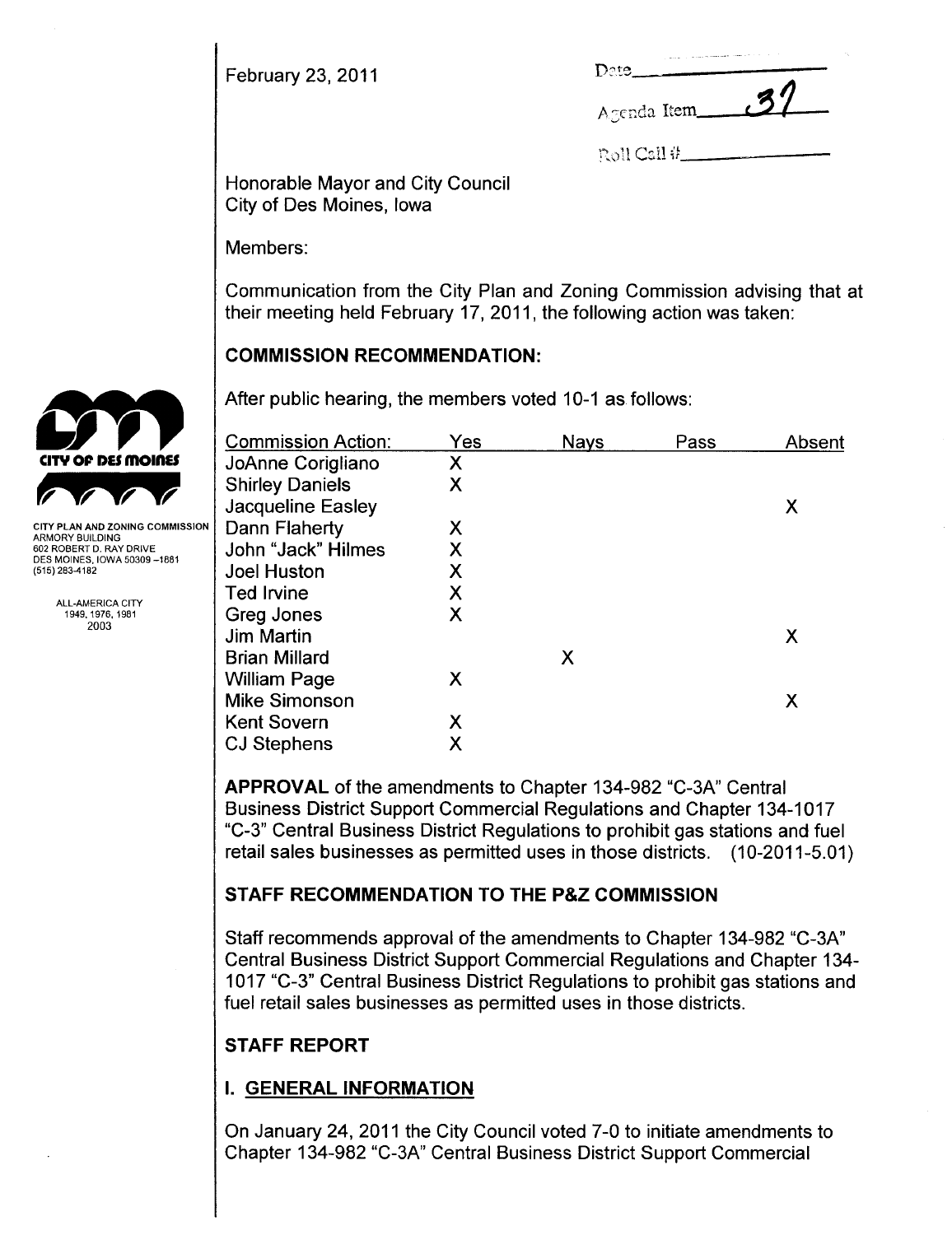Regulations and Chapter 134-1017 "C-3" Central Business District Regulations to prohibit gas stations and fuel retail sales businesses as permitted uses in those districts.

The "C-3" and the "C-3A" districts encompass the entire downtown core and many fringe areas of the core. While no existing gas stations or businesses engaged in the retail sale of fuels for motor vehicles are found within the "C-3 and "C-3A" districts currently, development has now been proposed that is incompatible with, or may impede redevelopment opportunities in or near the downtown core and the Western Gateway Redevelopment area. Incompatible, predominantly auto-oriented uses such as gas stations by the very nature of their function do not preserve or enhance the existing traditional urban development pattern that is prevalent in downtown Des Moines. Further, such uses threaten to jeopardize the extensive investment the City and many private landowners and businesses have made throughout downtown, including the Western Gateway Redevelopment area, which has now transitioned from the city's former "Auto Row" to a dynamic, modern urban neighborhood and extension of the core business district.

On March 10, 2008, by Roll Call 08-432, City Council adopted the downtown comprehensive plan titled "What's Next Downtown". Encouraging appropriately scaled development consisting of high quality materials, mixing uses on single sites and adding to the building and population densities are listed as several of the crucial conventions of the 'District Planning and Design Guidelines' section of the plan. New development that caters predominantly to the motor vehicle, like gas stations, rarely exhibits the urban design qualities as described in the adopted plan.

City-initiated consideration of a proposal to amend the Zoning Ordinance to no longer allow gas stations and other businesses engaged in the retail sale of fuel in the "C-3 and "C-3A" districts is a logical step needed to prevent similar uses found contrary to the development pattern of downtown from locating in or immediately near the downtown core.

Gas stations and fuel retail sales businesses serve a valid purpose in modern day life and are necessary conveniences in urban metropolitan areas. This proposed amendment to the Zoning Ordinance is not intended to discourage the existence of gas station and fuel retail sales businesses in the community, but rather to steer developers of such businesses to find suitable locations that protect the best interest of the community and investment by the City. Staff will work closely with developers proposing fuel sales businesses in the subject zoning districts to find alternate and opportune locations.

### II. ADDITIONAL APPLICABLE INFORMATION

On January 24,2011 voted 7-0 to establish a temporary moratorium on the approval of site plans and permits for the construction or development of gas stations and other businesses engaged in the retail sale of fuels for motor vehicles in the "C-3" and "C-3A" Districts.

Any party may, by written application to the City Clerk, request relief from the effect of this moratorium to avoid unnecessary hardship. The application shall identify the basis for the applicant's contention that the moratorium is causing unnecessary hardship. The application shall be presented for consideration by the City Council at the first regularly scheduled Council meeting more than ten days following the date such application is filed with the City Clerk. If the City Council determines that the application of this moratorium is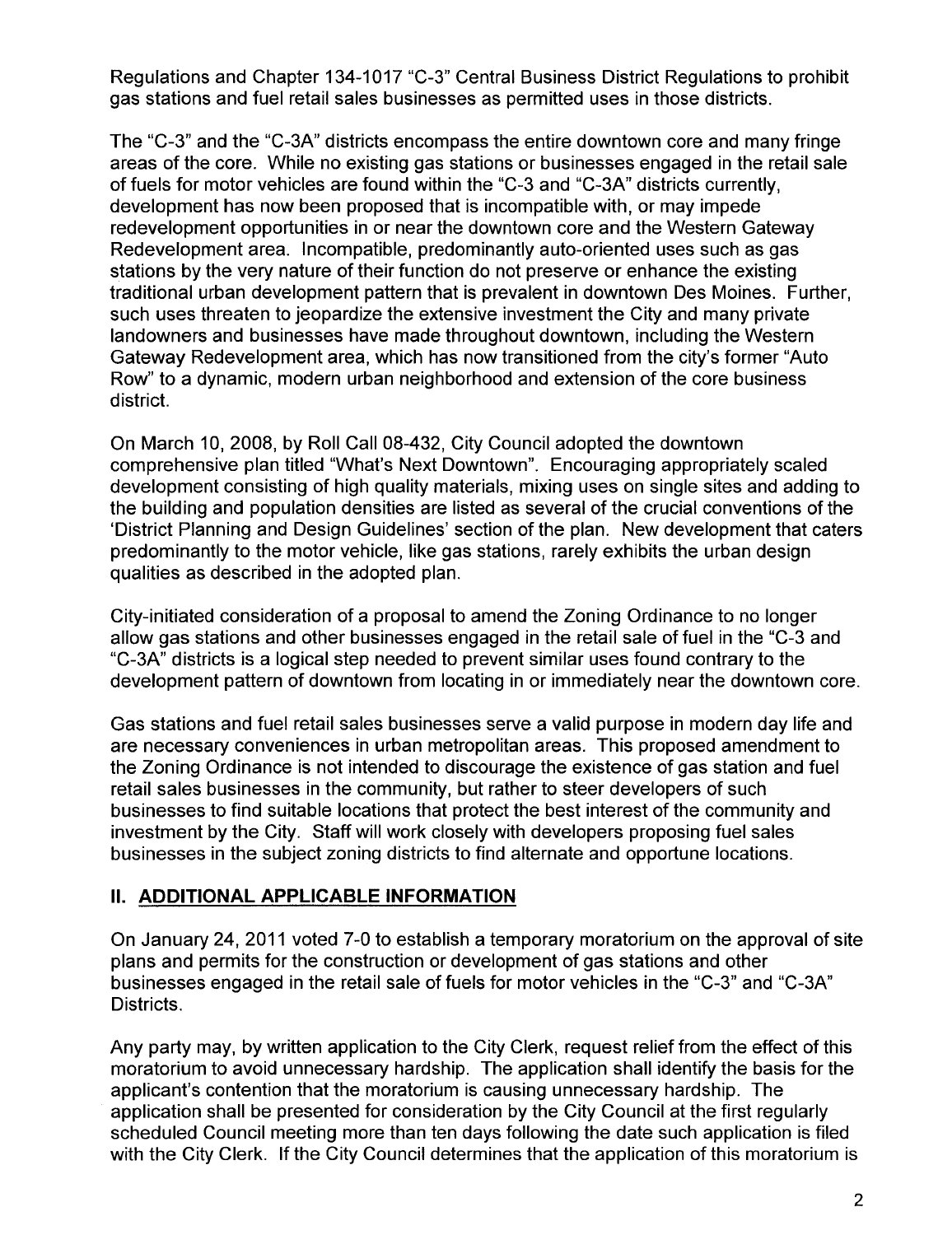causing the applicant unnecessary hardship, the City Council shall allow such relief from this moratorium as is necessary to remedy such hardship.

The Council directed the Community Development Department and Plan and Zoning Commission to immediately proceed with consideration of an amendment to the Zoning Ordinance. The following is the tentative schedule for consideration of the proposed amendments:

- . February 17, 2011: Plan and Zoning Commission public hearing
- . February 28, 2011: City Council receives and files P&Z recommendation and sets date of public hearing for March 14, 2011.
- . March 14,2011: City Council public hearing (5 PM)
- $\bullet$  . March 28, 2011: City Council 2''" Reading (4:30 PM; unless waived)
- $\bullet$   $\,$  April 11, 2011:  $\,$  City Council 3 $^{\text{ra}}$  Reading (4:30 PM; unless waived)
- . April 12, 2011: Moratorium expires (unless terminated or extended by action of the City Council).

### SUMMARY OF DISCUSSION

Mike Ludwiq presented the staff report and recommendation.

John "Jack" Hilmes asked for the definition of fuel, does it include electric, natural gas, some form of hydrogen fossil fueL.

Mike Ludwiq stated that proposed revisions would prohibit all "fuel" on the property. (gas, electric, hydrogen, etc.)

### CHAIRPERSON OPENED THE PUBLIC HEARING

### The following spoke in opposition of request

Dave Lemons 6400 Westown Parkway, West Des Moines, representing Kum & Go stated that as a company that would like to grow in Des Moines and this community would be very willing and able to work with the City in developing this site in a way that meets what the city is looking to have in the Western Gateway. They understand the City's concern and what they are trying to do. Kum & Go just requests that they be invited to the game and allowed to play.

Mike Ludwiq stated that if the text amendment is approved, the use would not be allowed on the property. If they had two acres they could come in and request a PUD rezoning of the property. Even without the two acres they could request a rezoning of the property.

Brian Millard asked if Kum & Go currently has a site that is within this area.

Dave Lemons stated that they have a contractual interest in the  $17<sup>th</sup>$  & Grand Iowa Paint site that has been referenced and has prompted this text amendment.

Ted Irvine asked if there was an opportunity for a different site downtown that was not facing the sculpture garden would Kum & Go consider coming back with another site adjacent to downtown or in downtown if they could not have the  $17<sup>th</sup>$  & Grand site.